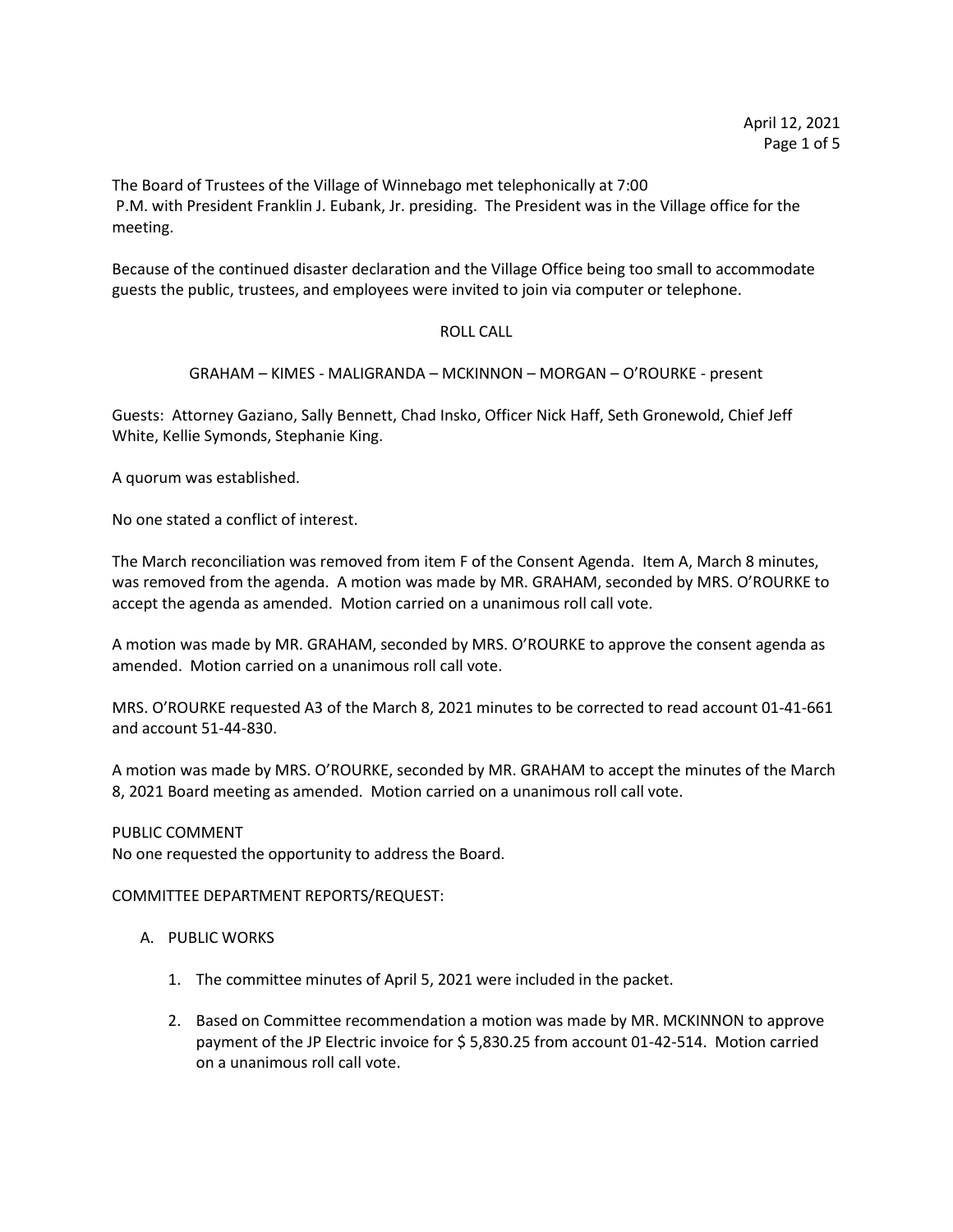# April 12, 2021 Page 2 of 5

3. A motion was made by MR. MCKINNON, seconded by MR. GRAHAM to adopt Resolution 2021-07R. RESOLUTION AUTHORIZING VILLAGE PRESIDENT TO SIGN ILLINOIS CASH FARM

LEASE WITH STEVEN MITCHELL FOR VILLAGE-OWNED PROPERTY IN WINNEBAGO HIGHLANDS. Motion carried on a unanimous roll call vote.

- 4. Based on committee recommendation a motion was made by MR. MCKINNON to approve awarding the contract to Rock Road for the Elida Street project and authorize the Village President to sign the documents, the amount not to exceed \$328,000 from account 15-46- 850 and the quality control expense through Fehr Graham not to exceed \$5,000 from account 15-46-502. After discussion motion carried on a unanimous roll call vote.
- B. VILLAGE ENGINEER
	- 1. Mr. Gronewold's monthly report was provided in the Board Packet. There is no news yet on the Build Illinois Project.
- C. COMMUNITY & ECONOMIC DEVELOPMENT COMMITTEE/4TH OF JULY TEAM/WIPC
	- 1. The Code Enforcement Officer's (Mr. Manheim) report was in the packet. Most issues have been corrected.
	- 2. A motion was made by MR. KIMES, seconded by MR. GRAHAM, to affirm the contract with Melrose Pyrotechnics for the fireworks signed by President Eubank on March 24, 2021. Motion carried on a unanimous roll call vote.
	- 3. After discussion it was decided not to plan a parade for July 3-4 this year as it would be too much work and may not be able to be held.
- D. VILLAGE ATTORNEY
- E. FINANCE COMMITTEE
	- 1. The Letter of Credit from First National Bank has been received.
- F. POLICE COMMITTEE
	- 1. Based on information from Mr. Insko, Sergeant Haff is looking into the possibility of leasing vehicles from Bocker. Chief White noted it looks like a viable option. They are waiting for more information.
	- 2. Based on committee recommendation a motion was made by MR. MALIGRANDA to donate \$150.00 from account 01-43-658 for the Northern Illinois Police Memorial Week. Motion carried on a unanimous roll call vote.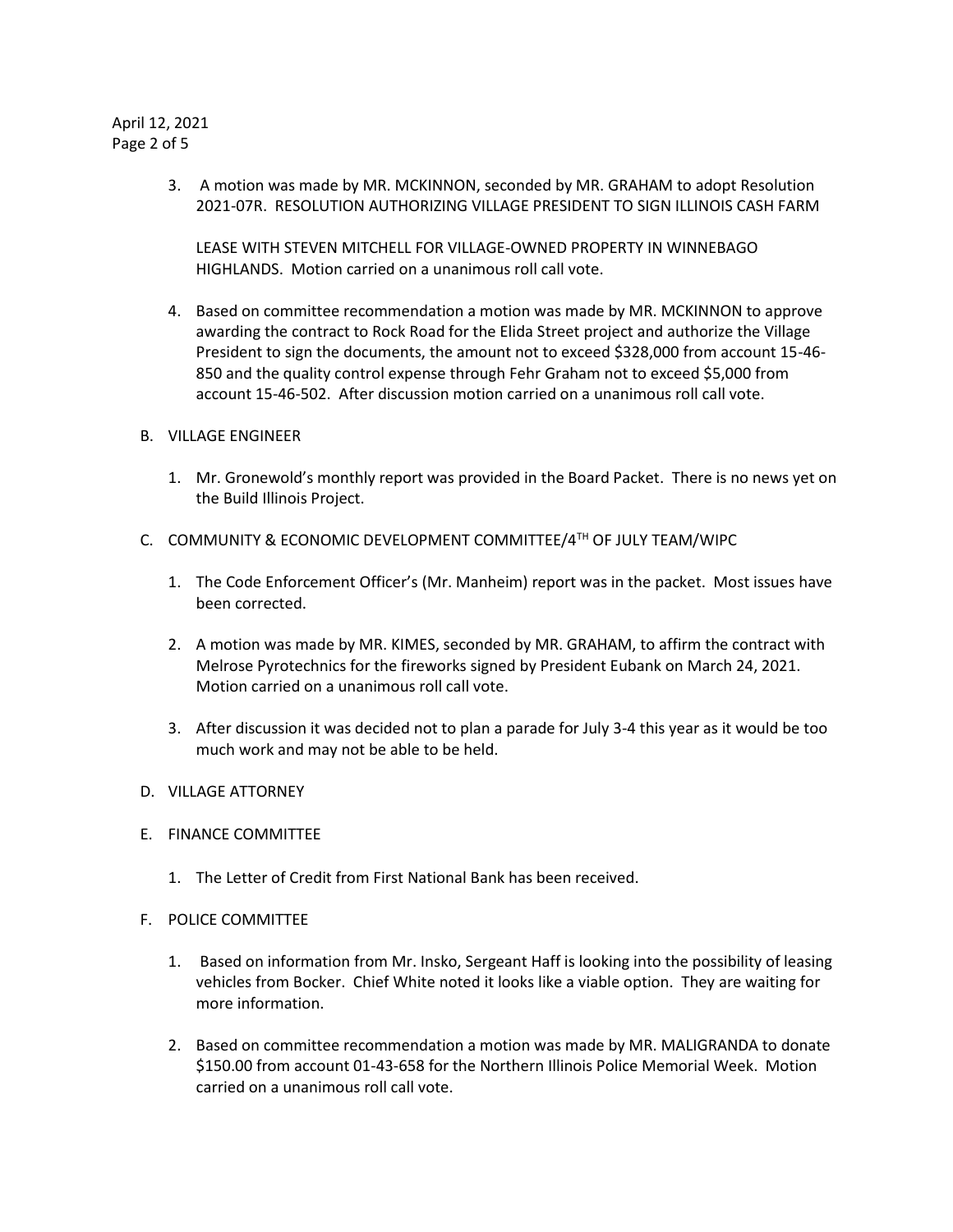April 12, 2021 Page 3 of 5

- 3. After a discussion, a motion was made by MRS. O'ROURKE, seconded by MR. MALIGRANDA to offer Matthew Lane a position of full-time officer on the condition he passes psychological and physical evaluations. He will be paid \$21.00 per hour for the first year and be eligible for a \$0.50 per hour increase after he successfully completes his one-year probation. He will start about April 30, 2021. Motion carried on a unanimous roll call vote.
- 4. A motion was made by MR. MALIGRANDA, seconded by MRS. O'ROURKE to purchase ten firearms from Kiesler Police Supply at a net cost of \$2967.50 from account 01-43-830. Motion carried on a unanimous roll call vote.
- 5. Chief White asked the Board how they will handle indemnifying the officers if the Governor signs the bill removing the coverage. At this time the state of New Mexico and the City of New York do not cover their officers. Chief will contact officers there to see how they handle it.
- G. ADMINISTATION TEAM/CLERK
- H. LIQUOR COMMISSION
- I. PRESIDENT
	- 1. The President's report was provided in the Board packet.
	- 2. A motion was made by MRS. O'ROURKE, seconded by MR. GRAHAM to approve The Standard to continue to provide the Short-Term Disability insurance at a cost of \$.443 per \$10 of salary for full-time employees. Motion carried on the following roll call vote: MORGAN – O'ROURKE- GRAHAM – MALIGRANDA – MCKINNON – yes; KIMES – abstain as daughter–in- law is part owner of Coyle Kiley agency.
	- 3. A motion was made by MR. GRAHAM, seconded by MRS. O'ROURKE to approve The Standard to continue to provide Life with AD&D at a cost of \$.332 for \$30,000 salary for full time employees for a two-year contract. It was amended by the same trustees to authorize the Village President to sign the contract if it is for one year only. Motion carried on the following roll call vote. O'ROURKE – GRAHAM – MALIGRANDA – MCKINNON – MORGANyes; KIMES – abstain as daughter-in-law is part owner of Coyle Kiley.
	- 4. The property at 105 South Elida Street is for sale again. The Community Development Committee will look into it.
	- 5. The Village pledge to the Rockford Area Economic Development Council is in place through at least this year.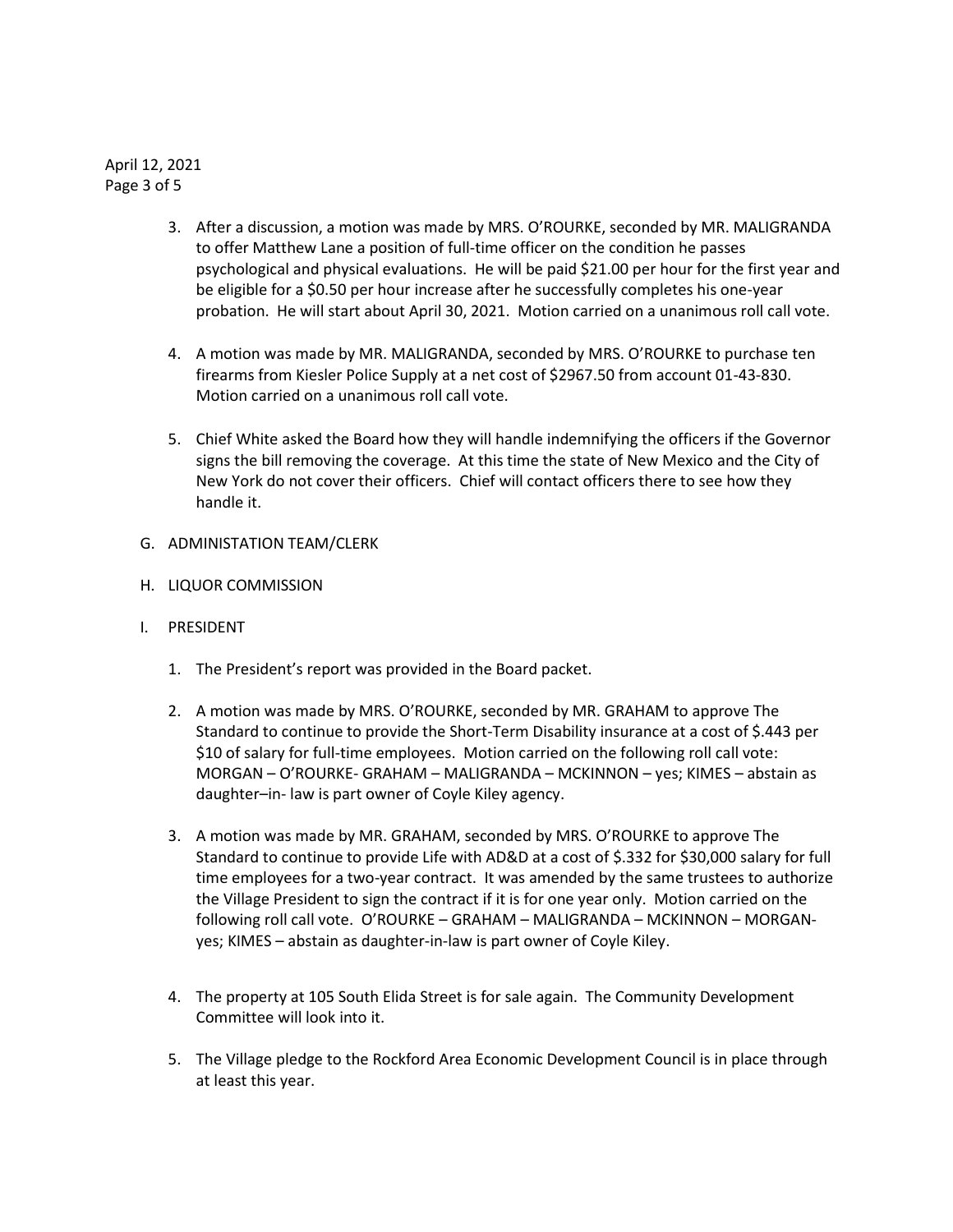April 12, 2021 Page 4 of 5

- 6. A motion was made by MR. KIMES, seconded by MR. MCKINNON to send \$1400 to Keep Northern Illinois Beautiful for the Annual Medication Collection drive June 12, 2021 from account 17-47-912. Motion carried on a unanimous roll call vote.
- 7. & 8. Attorney Gaziano is trying to contact the legal representatives for Mediacom to resolve the issue of cancelling the contract.
- 9. Money for the purchase of a trail head and upgrade of Memorial Park may be available through a federal grant. The Village would need to match with 20 % of the cost, money which is available.
- 10. Purchase of laptops for the trustees is an open subject. Flash drives will be purchased for the trustees.
- 11. Holding committee meetings earlier in the month was suggested so the information for the Board Meeting agenda is available more timely.
- 12. Discussion of local regulation of Cannabis will be held at the May Board Meeting.

| <b>COMMITTEE</b>                          | <b>DATE</b>    | <b>TIME</b>       |
|-------------------------------------------|----------------|-------------------|
| <b>Public Works Committee</b>             | April 28, 2021 | 5:30 p.m.         |
| <b>Police Committee</b>                   | TBD            |                   |
| <b>Finance Committee</b>                  | May 6, 2021    | 5:30 p.m.         |
| <b>Community Development</b>              | TBD            |                   |
| 4 <sup>th</sup> of July -Family Fest Team | <b>TBD</b>     |                   |
| <b>Liquor Commission</b>                  | TBD            |                   |
| Errant Water                              | May 10, 2021   | 6:45 p.m.         |
| Admin. Team                               | <b>TBD</b>     |                   |
| <b>WIPC</b>                               | April 21, 2021 | 5:30 p.m.         |
| Pecatonica Prairie Path                   | <b>TPD</b>     | 9:30 a.m. Virtual |
| Win-Bur-Sew NIMS Training                 | <b>TBD</b>     |                   |
| Committee of the Whole                    | <b>TBD</b>     |                   |

# 13. UPCOMING MEETING DATES

### NEW BUSINESS

The Finance Committee is discussing increasing the spending limits for the Police and Public Works Departments Heads from \$1500 to \$3000. They are also considering increasing the spending limits for the committee chairs of the Police and Public Works to \$7500.

The first PSAP meeting will be April 20, 2021 at 2:00 p.m. at the Loves Park City Hall.

President Eubank noted that MS. MORGAN will be resigning as she no longer lives in the Village.